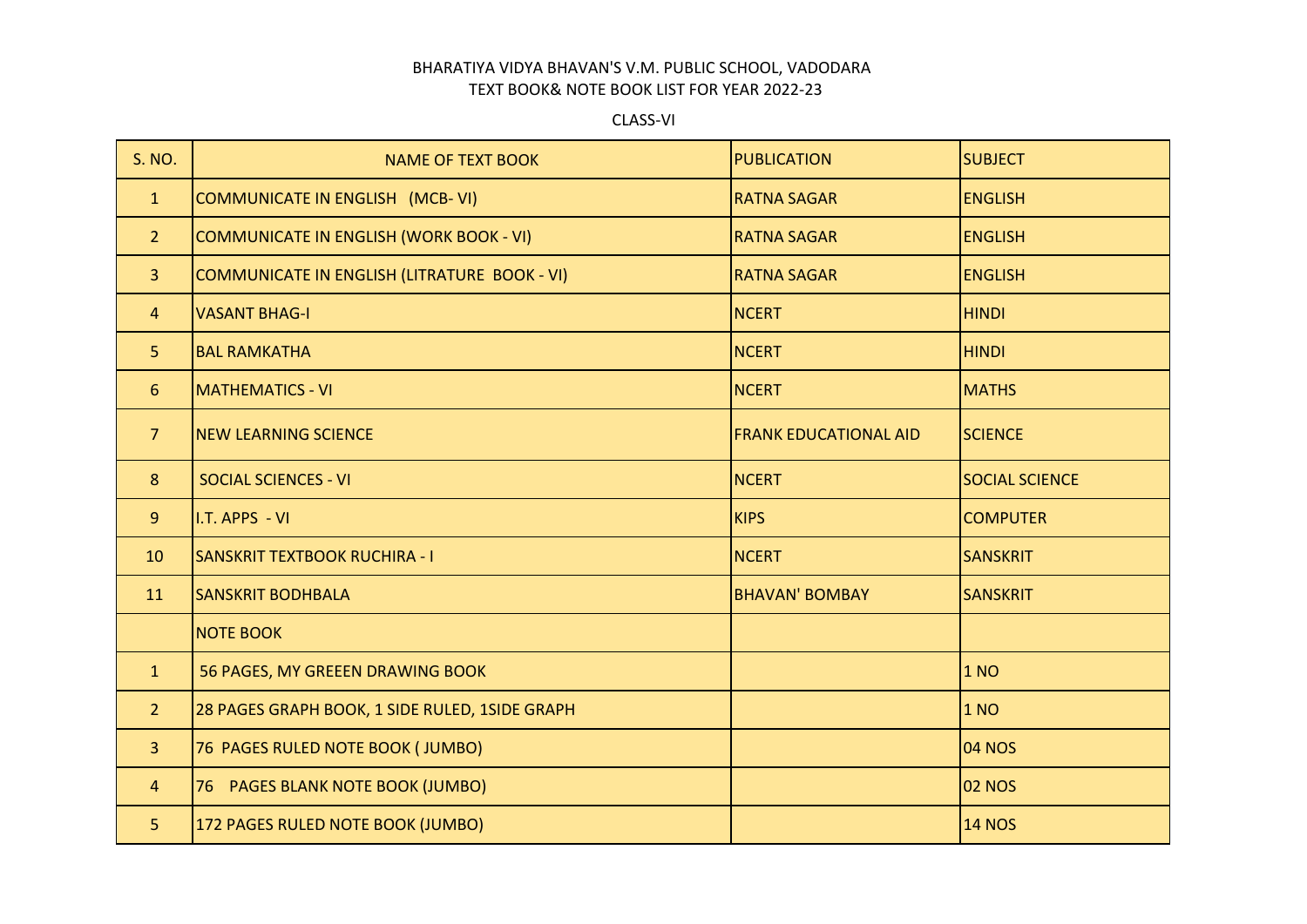| S. NO.         | <b>NAME OF TEXT BOOK</b>                             | <b>PUBLICATION</b>           | <b>SUBJECT</b>        |
|----------------|------------------------------------------------------|------------------------------|-----------------------|
| $\mathbf{1}$   | <b>COMMUNICATE IN ENGLISH (COURSE BOOK - VII)</b>    | <b>RATNA SAGAR</b>           | <b>ENGLISH</b>        |
| 2 <sup>1</sup> | <b>COMMUNICATE IN ENGLISH (WORK BOOK - VII)</b>      | <b>RATNA SAGAR</b>           | <b>ENGLISH</b>        |
| $\overline{3}$ | <b>COMMUNICATE IN ENGLISH (LITRATURE BOOK - VII)</b> | <b>RATNA SAGAR</b>           | <b>ENGLISH</b>        |
| $\overline{4}$ | <b>VASANT BHAG-II</b>                                | <b>NCERT</b>                 | <b>HINDI</b>          |
| 5              | <b>BAL MAHABHARAT KATHA</b>                          | <b>NCERT</b>                 | <b>HINDI</b>          |
| 6              | <b>NEW LEARNIG SCIENCE-VII</b>                       | <b>FRANK EDUCATIONAL AID</b> | <b>SCIENCE</b>        |
| $\overline{7}$ | <b>SOCIAL SCIENCE-VII</b>                            | <b>NCERT</b>                 | <b>SOCIAL SCIENCE</b> |
| 8              | I.T. APPS-VII                                        | <b>KIPS</b>                  | <b>COMPUTER</b>       |
| 9              | <b>MATHEMATICS - VII</b>                             | <b>NCERT</b>                 | <b>MATHS</b>          |
| 10             | SANSKRIT TEXT BOOK RUCHIRA - PART-II                 | <b>NCERT</b>                 | <b>SANSKRIT</b>       |
| 11             | <b>SARAL SANSKRIT SHIKSHAK PRARAMBH</b>              | <b>BHAVAN'S BOMBAY</b>       | <b>SANSKRIT</b>       |
|                | <b>NOTE BOOK</b>                                     |                              |                       |
| $\mathbf{1}$   | 56 PAGES, MY GREEEN DRAWING BOOK                     |                              | 1 EACH                |
| $\overline{2}$ | 32 PAGES GRAPH BOOK, 1 SIDE RULED, 1SIDE GRAPH       |                              | 1 EACH                |
| 3              | 76 PAGES RULED NOTE BOOK JUMBO                       |                              | <b>04 NOS</b>         |
| $\overline{4}$ | 172 PAGES RULED NOTE BOOK JUMBO                      |                              | <b>14 NOS</b>         |
| 5              | <b>76 PAGES BLANK NOTE BOOK JUMBO</b>                |                              | <b>02 NOS</b>         |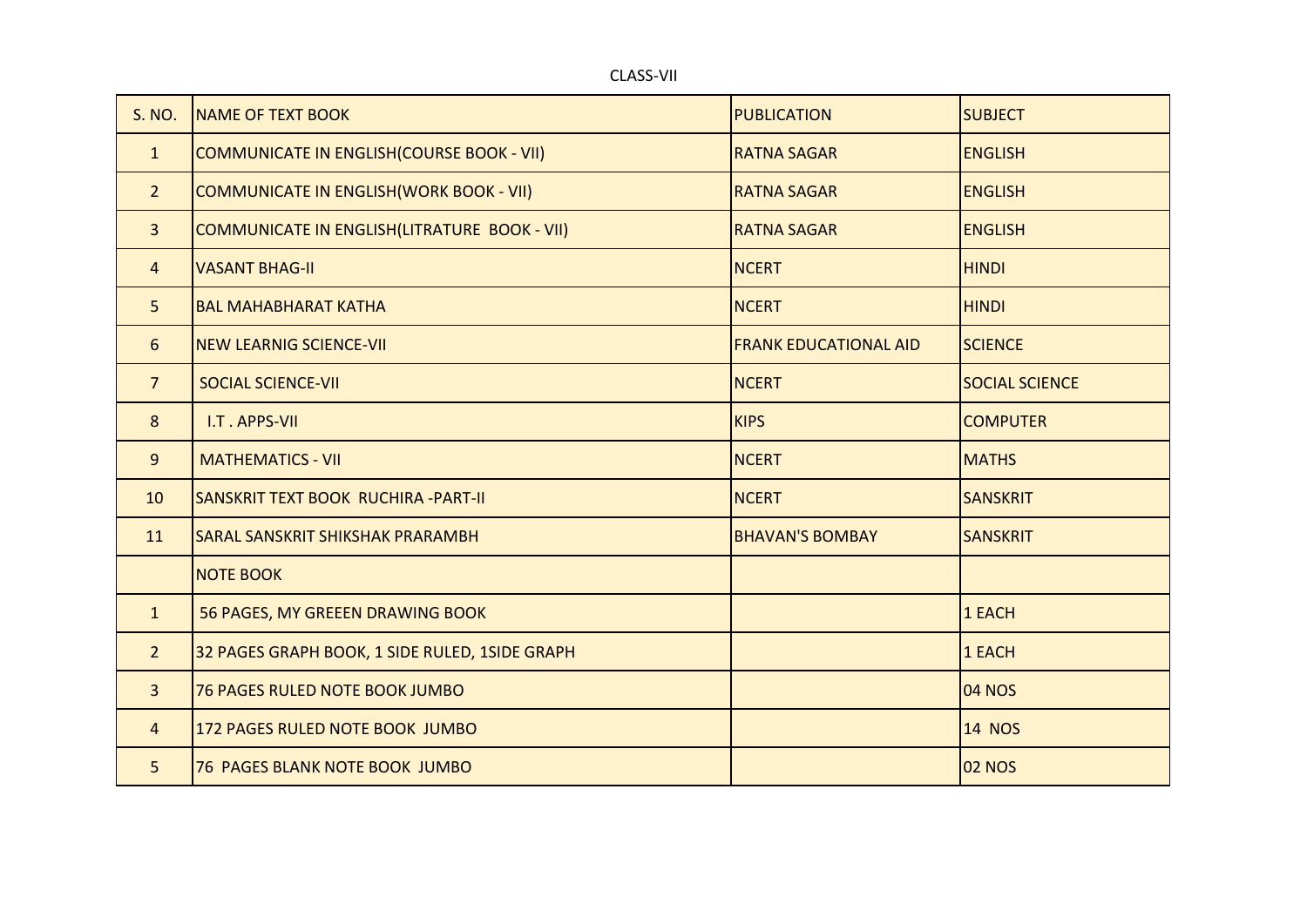|               | <b>CLASS-VIII</b>        |                    |                |
|---------------|--------------------------|--------------------|----------------|
| <b>S. NO.</b> | <b>NAME OF TEXT BOOK</b> | <b>PUBLICATION</b> | <b>SUBJECT</b> |
|               |                          |                    |                |

| $\mathbf{1}$   | COMMUNICATE IN ENGLISH (COURSE BOOK - VIII)     | <b>RATNA SAGAR</b>          | <b>ENGLISH</b>        |
|----------------|-------------------------------------------------|-----------------------------|-----------------------|
| $\overline{2}$ | COMMUNICATE IN ENGLISH (WORK BOOK - VIII)       | <b>RATNA SAGAR</b>          | <b>ENGLISH</b>        |
| 3 <sup>1</sup> | COMMUNICATE IN ENGLISH (LITERATURE BOOK - VIII) | <b>RATNA SAGAR</b>          | <b>ENGLISH</b>        |
| $\overline{4}$ | <b>VASANT BHAG-III</b>                          | <b>NCERT</b>                | <b>HINDI</b>          |
| 5 <sup>1</sup> | <b>BHARAT KI KHOJ</b>                           | <b>NCERT</b>                | <b>HINDI</b>          |
| 6              | <b>NEW LEARNING SCIENCE</b>                     | <b>FRANK EDUCATIONALAID</b> | <b>SCIENCE</b>        |
| 7 <sup>2</sup> | <b>MATHEMATICS-VIII</b>                         | <b>NCERT</b>                | <b>MATHS</b>          |
| 8              | <b>SOCIAL SCIENCE - VIII</b>                    | <b>NCERT</b>                | <b>SOCIAL SCIENCE</b> |
| 9              | I.T. APPS - VIII                                | <b>KIPS</b>                 | <b>COMPUTER</b>       |
| 10             | <b>SANSKRIT TEXT BOOK RUCHIRA- III</b>          | <b>NCERT</b>                | <b>SANSKRIT</b>       |
| 11             | <b>SARAL SANSKRIT SHIKSHAK - 2 PRAVESH</b>      | <b>BHAVAN'S BOMBAY</b>      | <b>SANSKRIT</b>       |
|                | <b>NOTE BOOK</b>                                |                             |                       |
| $\mathbf{1}$   | 56 PAGES, MY GREEEN DRAWING BOOK                |                             | 1 EACH                |
| 2 <sup>2</sup> | 32 PAGES GRAPH BOOK, 1 SIDE RULED, 1SIDE GRAPH  |                             | 1 EACH                |
| 3 <sup>1</sup> | <b>76 PAGES RULED NOTE BOOK JUMBO</b>           |                             | <b>04 NOS</b>         |
| $\overline{4}$ | 172 PAGES RULED NOTE BOOK JUMBO                 |                             | <b>14 NOS</b>         |
| 5              | <b>76 PAGES BLANK NOTE BOOK JUMBO</b>           |                             | <b>02 NOS</b>         |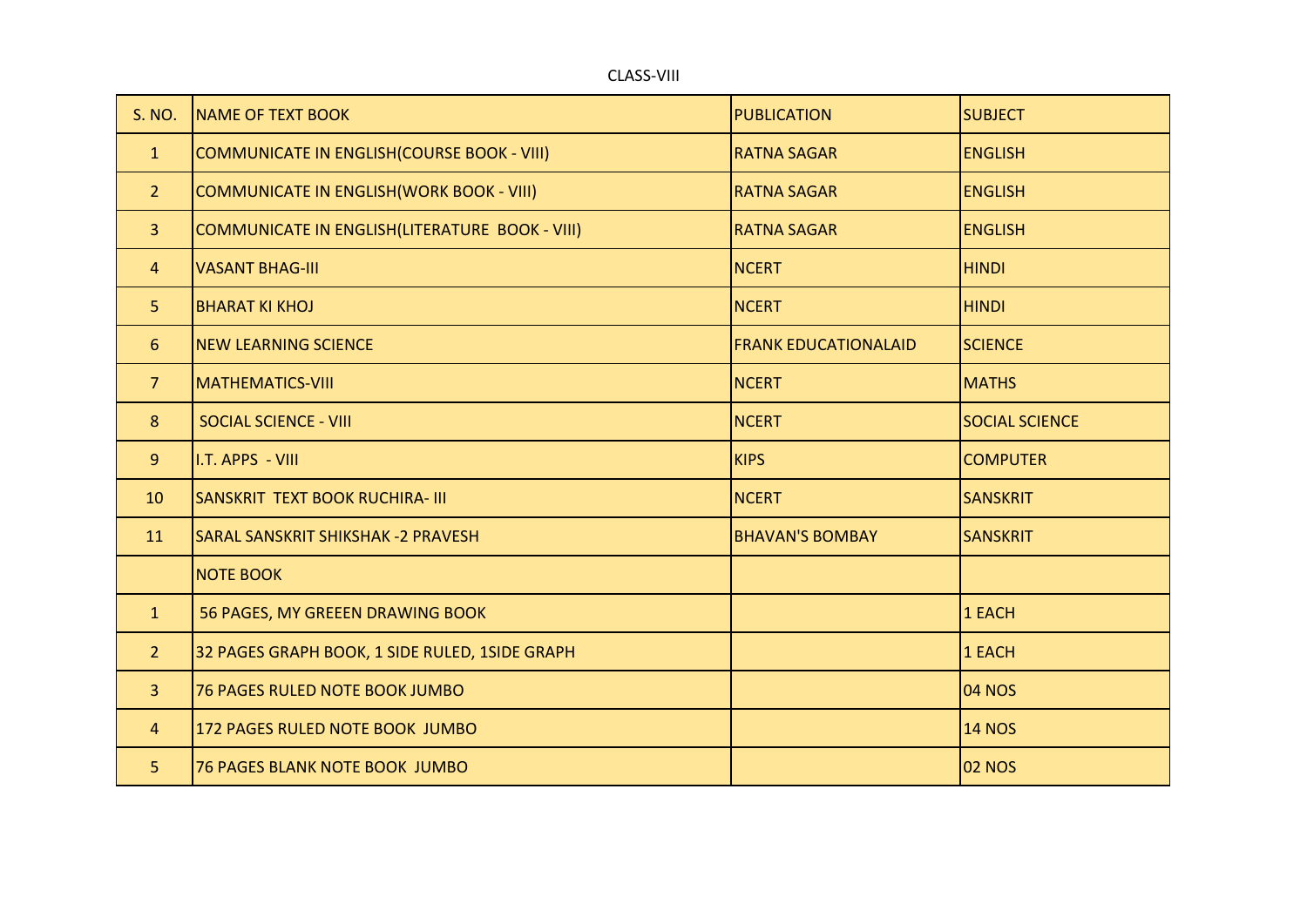CLASS-IX

| <b>S. NO.</b>  | <b>NAME OF TEXT BOOK</b>                                   | <b>PUBLICATION</b>             | <b>SUBJECT</b>        |
|----------------|------------------------------------------------------------|--------------------------------|-----------------------|
| $\mathbf{1}$   | <b>BEEHIVE (MAIN TEXT BOOK)</b>                            | N.C.E.R.T.                     | <b>ENGLISH</b>        |
| $2^{\circ}$    | <b>MOMENTS (SUPPLEMENTARY READER)</b>                      | N.C.E.R.T.                     | <b>ENGLISH</b>        |
| $\overline{3}$ | <b>WORDS AND EXPRESSION-I</b>                              | N.C.E.R.T.                     | <b>ENGLISH</b>        |
| $\overline{4}$ | <b>SPARSH - 1</b>                                          | N.C.E.R.T.                     | <b>HINDI</b>          |
| 5 <sup>1</sup> | <b>SANCHAYAN - 1</b>                                       | N.C.E.R.T.                     | <b>HINDI</b>          |
| 6              | <b>HINDI VYAKRAN DARSHIKA</b>                              | <b>SARASWATI HOUSE</b>         | <b>HINDI</b>          |
| $\overline{7}$ | <b>MATHEMATICS TEXT BOOK - 9</b>                           | N.C.E.R.T.                     | <b>MATHS</b>          |
| 8              | <b>SCIENCE TEXT BOOK - 9</b>                               | N.C.E.R.T.                     | <b>SCIENCE</b>        |
| 9              | <b>HISTORY INDIA &amp; THE CONTEMPORARY WORLD - 1 - 9</b>  | N.C.E.R.T.                     | <b>SOCIAL SCIENCE</b> |
| 10             | <b>CIVICS DEMOCRATICS POLITICS - 9</b>                     | N.C.E.R.T.                     | <b>SOCIAL SCIENCE</b> |
| 11             | <b>GEOGRAPHY CONTEMPORARY INDIA - 1 - 9</b>                | N.C.E.R.T.                     | <b>SOCIAL SCIENCE</b> |
| 12             | RAJIV ATLAS (MAP PRACTICE)                                 | <b>RAHUL PUBLICATION</b>       | <b>SOCIAL SCIENCE</b> |
| 13             | UNDERSTANDING ECONOMICS DEVELOPMENT - 1 - 9                | N.C.E.R.T.                     | <b>SOCIAL SCIENCE</b> |
| 14             | TOGETHER TOWARDS A SAFER INDIA - 2 DISASTER MANAGEMENT - 9 | C.B.S.E.                       | <b>SOCIAL SCIENCE</b> |
| 15             | <b>ARTIFICIAL INTELLIGENCE</b>                             | <b>KIPS LEARNING PVT. LTD.</b> | <b>COMPUTER</b>       |
|                | <b>NOTE BOOK</b>                                           |                                |                       |
| $\mathbf{1}$   | 196 PAGES RULED REGISTER- A-4                              |                                | <b>09 NOS</b>         |
| 2 <sup>1</sup> | 140 PAGES RULED REGISTER A-4                               |                                | <b>02 NOS</b>         |
| $\overline{3}$ | 32 PAGES GRAPH BOOK 1 SIDE RULED SIDE GRAPH                |                                | <b>01 NOS</b>         |
| 4              | <b>56 PAGES MY GREEN DRAWING BOOK</b>                      |                                | <b>01 NOS</b>         |
| 5              | <b>PRACTICAL FILE SCIENCE &amp;C SCE</b>                   |                                | 01 NO.                |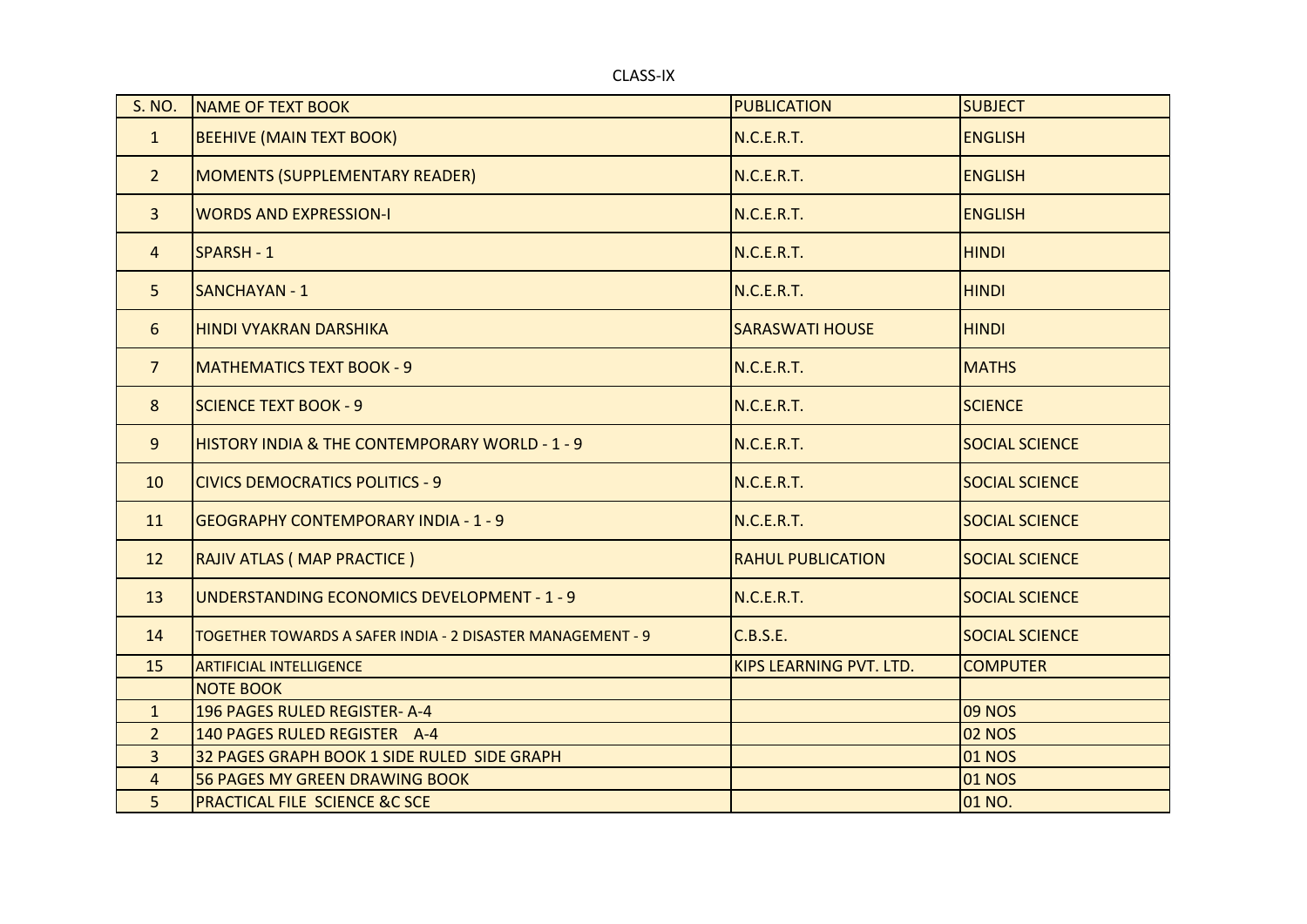CLASS-X

| S. NO.         | <b>NAME OF TEXT BOOK</b>                                    | <b>PUBLICATION</b>                         | <b>SUBJECT</b>        |
|----------------|-------------------------------------------------------------|--------------------------------------------|-----------------------|
| $\mathbf{1}$   | <b>FIRST FLIGHT</b>                                         | N.C.E.R.T.                                 | <b>ENGLISH</b>        |
| $\overline{2}$ | <b>FOOTPRINTS WITHOUT FEET</b>                              | N.C.E.R.T.                                 | <b>ENGLISH</b>        |
| $\mathbf{3}$   | <b>WORDS AND EXPRESSION-II</b>                              | N.C.E.R.T.                                 | <b>ENGLISH</b>        |
| $\overline{4}$ | SPARSH - 2                                                  | N.C.E.R.T.                                 | <b>HINDI</b>          |
| 5 <sup>5</sup> | <b>SANCHAYAN - 2</b>                                        | N.C.E.R.T.                                 | <b>HINDI</b>          |
| 6              | HINDI VYAKRAN DARSHIKA                                      | <b>SARASWATI HOUSE</b>                     | <b>HINDI</b>          |
| 7 <sup>1</sup> | MATHEMATICS TEXT BOOK - 10                                  | N.C.E.R.T.                                 | <b>MATHS</b>          |
| 8              | <b>SCIENCE TEXT BOOK - 10</b>                               | N.C.E.R.T.                                 | <b>SCIENCE</b>        |
| 9              | <b>HISTORY INDIA &amp; THE CONTEMPORARY WORLD - 2 - 10</b>  | <b>N.C.E.R.T.</b>                          | <b>SOCIAL SCIENCE</b> |
| 10             | <b>CIVICS DEMOCRATIC POLITICS - 2 - 10</b>                  | N.C.E.R.T.                                 | <b>SOCIAL SCIENCE</b> |
| 11             | <b>GEOGRAPHY CONTEMPORARY INDIA - 2 - 10</b>                | N.C.E.R.T.                                 | <b>SOCIAL SCIENCE</b> |
| 12             | RAJIV ATLAS (MAP PRACTICE)                                  | <b>RAHUL PUBLICATION</b>                   | <b>SOCIAL SCIENCE</b> |
| 13             | TOGETHER TOWARDS A SAFER INDIA - 3 DISASTER MANAGEMENT - 10 | C.B.S.E.                                   | <b>SOCIAL SCIENCE</b> |
| 14             | UNDERSTANDING ECONOMICS DEVELOPMENT - 10                    | N.C.E.R.T.                                 | <b>SOCIAL SCIENCE</b> |
| 15             | HYPERLINK WITH MORE ON HTML PART -9 (REPRINT 2019)          | <b>KIPS LEARNING SOLUTIONS PVT</b><br>LTD. | <b>COMPUTER</b>       |
|                | <b>NOTE BOOK</b>                                            |                                            |                       |
| $\mathbf{1}$   | 56 PAGES, MY GREEEN DRAWING BOOK                            |                                            | <b>01 NOS</b>         |
| $\overline{2}$ | 28 PAGES GRAPH BOOK, 1 SIDE RULED 1 SIDE GRAPH              |                                            | <b>01 NOS</b>         |
| $\mathbf{3}$   | 196 PAGES RULED REGISTER A-4                                |                                            | <b>09 NOS</b>         |
| $\overline{4}$ | 140 PAGES RULED REGISTER A-4                                |                                            | <b>02 NOS</b>         |
| 5              | <b>PRACTICAL FILE, 96 PAGES</b>                             |                                            | 1 NO.                 |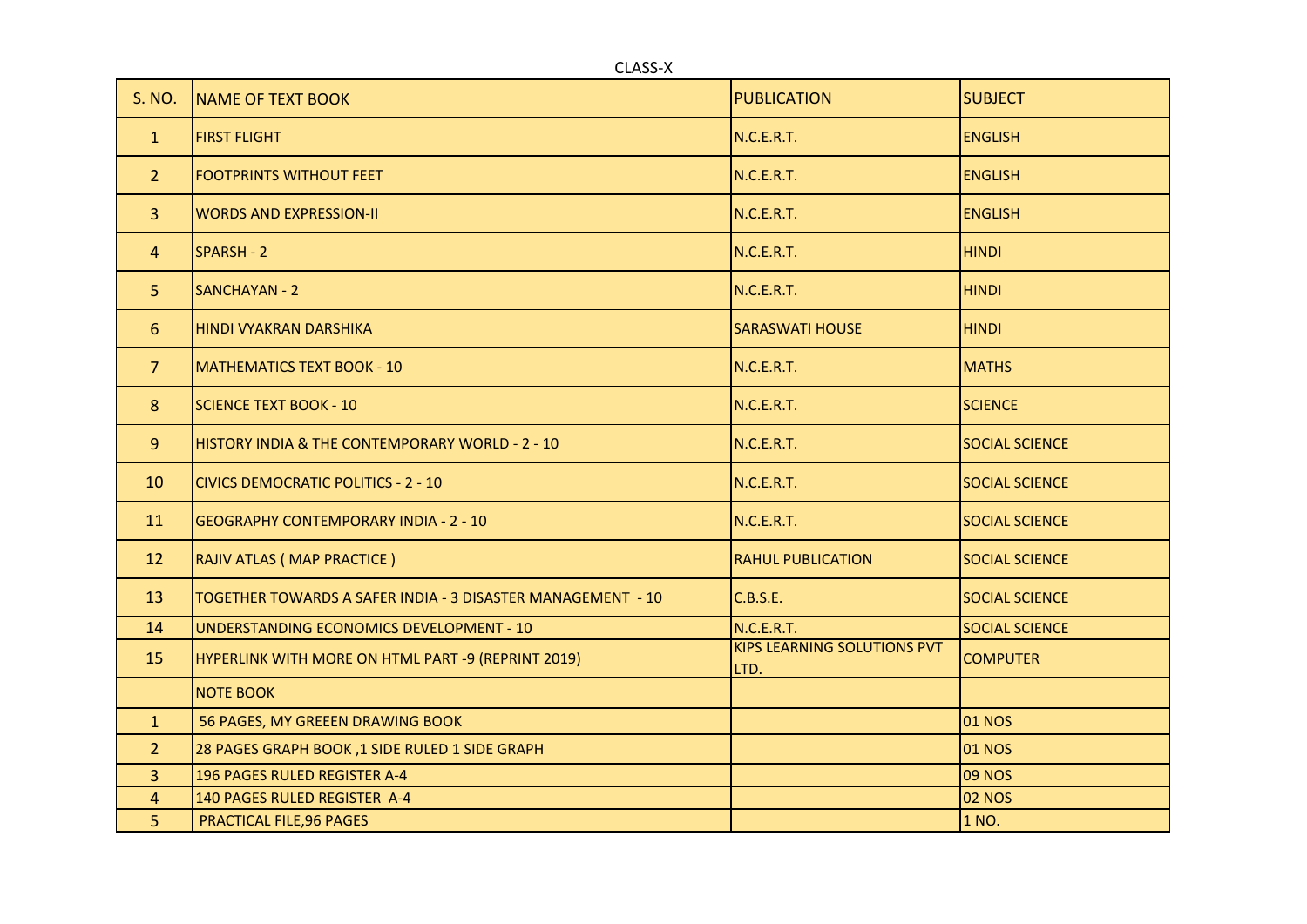| <b>CLASS-XI</b> |                                          |                    |                           |
|-----------------|------------------------------------------|--------------------|---------------------------|
| S. NO.          | NAME OF TEXT BOOK                        | <b>PUBLICATION</b> | <b>SUBJECT</b>            |
| $\mathbf{1}$    | <b>HORNBILL TEXTBOOK - 11</b>            | N.C.E.R.T          | <b>ENGLISH</b>            |
| $\overline{2}$  | ISNAPSHOT SUPPLEMENTARY READER - 11      | N.C.E.R.T          | <b>ENGLISH</b>            |
| $\overline{3}$  | <b>PHYSICS TEXTBOOK PART 1 - 11</b>      | N.C.E.R.T          | <b>PHYSICS</b>            |
| $\overline{4}$  | <b>PHYSICS TEXTBOOK PART 2 - 11</b>      | N.C.E.R.T          | <b>PHYSICS</b>            |
| 5               | <b>CHEMISTRY TEXTBOOK PART 1 - 11</b>    | N.C.E.R.T          | <b>CHEMISTRY</b>          |
| 6               | <b>CHEMISTRY TEXTBOOK PART 2 - 11</b>    | N.C.E.R.T          | <b>CHEMISTRY</b>          |
| $\overline{7}$  | <b>BIOLOGY TEXTBOOK - 11</b>             | N.C.E.R.T          | <b>BIOLOGY</b>            |
| 8               | <b>MATHEMATICS TEXTBOOK - 11</b>         | N.C.E.R.T          | <b>MATHEMATICS</b>        |
| 9               | <b>PHYSICAL EDUCATION - 11</b>           | <b>RATNA SAGAR</b> | <b>PHYSICAL EDUCATION</b> |
| 10              | <b>BUSINESS STUDIES - 11</b>             | N.C.E.R.T          | <b>BUSINESS STUDIES</b>   |
| 11              | INTRODUCTORY MICRO ECONOMICS - PART A    | N.C.E.R.T          | <b>ECONOMICS</b>          |
| 12              | <b>STATISTICS FOR ECONOMICS - PART B</b> | N.C.E.R.T          | <b>ECONOMICS</b>          |
| 11              | <b>FINANCIAL ACCOUNTING -I</b>           | N.C.E.R.T          | <b>ACCOUNTANCY</b>        |
| 12              | <b>ACCOUNTANCY-II</b>                    | N.C.E.R.T          | <b>ACCOUNTANCY</b>        |
| 11              | <b>COMPUTER SCIENCE WITH PYTHON</b>      | DHANPAT RAI & CO.  | <b>ICOMPUTER SCIENCE</b>  |
| 12              | AN INTRODUCTION TO INDIAN ART PART-I     | N.C.E.R.T          | <b>GRAPHICS</b>           |
| 11              | <b>GENERAL STUDIES</b>                   | <b>CBSE</b>        | <b>IGENERAL STUDIES</b>   |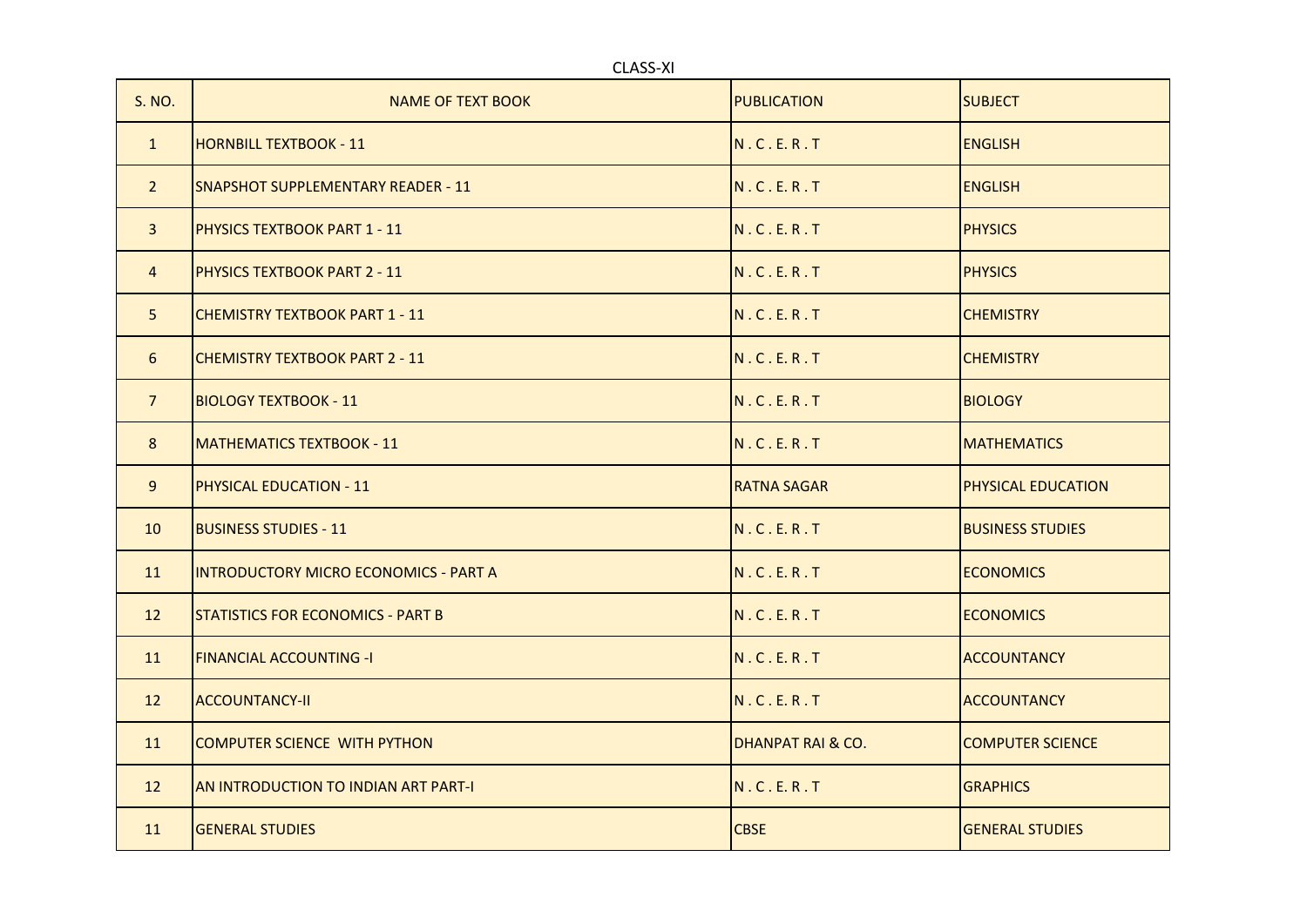| <b>NOTE BOOKS LIST FOR CLASS XI</b> |                                   |                         |                |
|-------------------------------------|-----------------------------------|-------------------------|----------------|
| <b>S. NO.</b>                       | <b>NOTE BOOK</b>                  |                         |                |
| $\mathbf{1}$                        | <b>250 PAGES REGISTER A4</b>      | <b>ENGLISH</b>          | 01 NO.         |
| 2 <sup>2</sup>                      | <b>250 PAGES REGISTER A4</b>      | <b>PHYSICS</b>          | <b>02 NOS.</b> |
| $\overline{3}$                      | <b>250 PAGES REGISTER A4</b>      | <b>CHEMISTRY</b>        | <b>02 NOS.</b> |
| $\overline{4}$                      | <b>250 PAGES REGISTER A4</b>      | <b>MATHS</b>            | <b>02 NOS.</b> |
| 5 <sub>1</sub>                      | <b>250 PAGES REGISTER A4</b>      | <b>ACCOUNTS</b>         | <b>02 NOS.</b> |
| 6                                   | <b>250 PAGES REGISTER A4</b>      | <b>BUSINESS STUDIES</b> | <b>02 NOS.</b> |
| $7\overline{ }$                     | <b>250 PAGES REGISTER A4</b>      | <b>ECONOMICS</b>        | <b>02 NOS.</b> |
| 8                                   | <b>250 PAGES REGISTER A4</b>      | <b>BIOLOGY</b>          | <b>02 NOS.</b> |
| 9                                   | <b>250 PAGES REGISTER A4</b>      | <b>COMPUTER SCIENCE</b> | 02 NOS.        |
| 10                                  | <b>140 PAGES REGISTER A4</b>      | PHYSICAL EDUCATION      | 01 NO.         |
| 11                                  | <b>LAB MANUAL</b>                 | <b>COMPUTER SCIENCE</b> | 01 NO.         |
| 12                                  | <b>LAB MANUAL</b>                 | PHYSICAL EDUCATION      | 01 NO.         |
| 13                                  | <b>LAB MANUAL</b>                 | <b>PHYSICS</b>          | 01 NO.         |
| 14                                  | <b>LAB MANUAL</b>                 | <b>CHEMISTRY</b>        | 01 NO.         |
| 15                                  | <b>LAB MANUAL</b>                 | <b>BIOLOGY</b>          | 01 NO.         |
| $\mathbf{1}$                        | A4 SKETCH BOOK 100 PAGES          | <b>GRAPHICS</b>         | 3 NOS.         |
| 2 <sup>1</sup>                      | <b>A3 SKETCH BOOK 50 PAGES</b>    | <b>GRAPHICS</b>         | 1 NO.          |
| $\mathbf{3}$                        | <b>WOOD CUTTING TOOLS SET</b>     | <b>GRAPHICS</b>         | 1 SET          |
| $\overline{4}$                      | POSTER COLOUR 100 MI.             | <b>GRAPHICS</b>         | <b>6 NOS.</b>  |
| 5                                   | BRUSHES SIZE 3 NO., 5 NO. & 8 NO. | <b>GRAPHICS</b>         | 2 NOS. EACH    |
| 6                                   | <b>SMALL COLOUR PLATE</b>         | <b>GRAPHICS</b>         | 1 NO.          |
| $\overline{7}$                      | 20CM X 30CM MDF OR WOOD BLOCKS    | <b>GRAPHICS</b>         | <b>10 NOS.</b> |